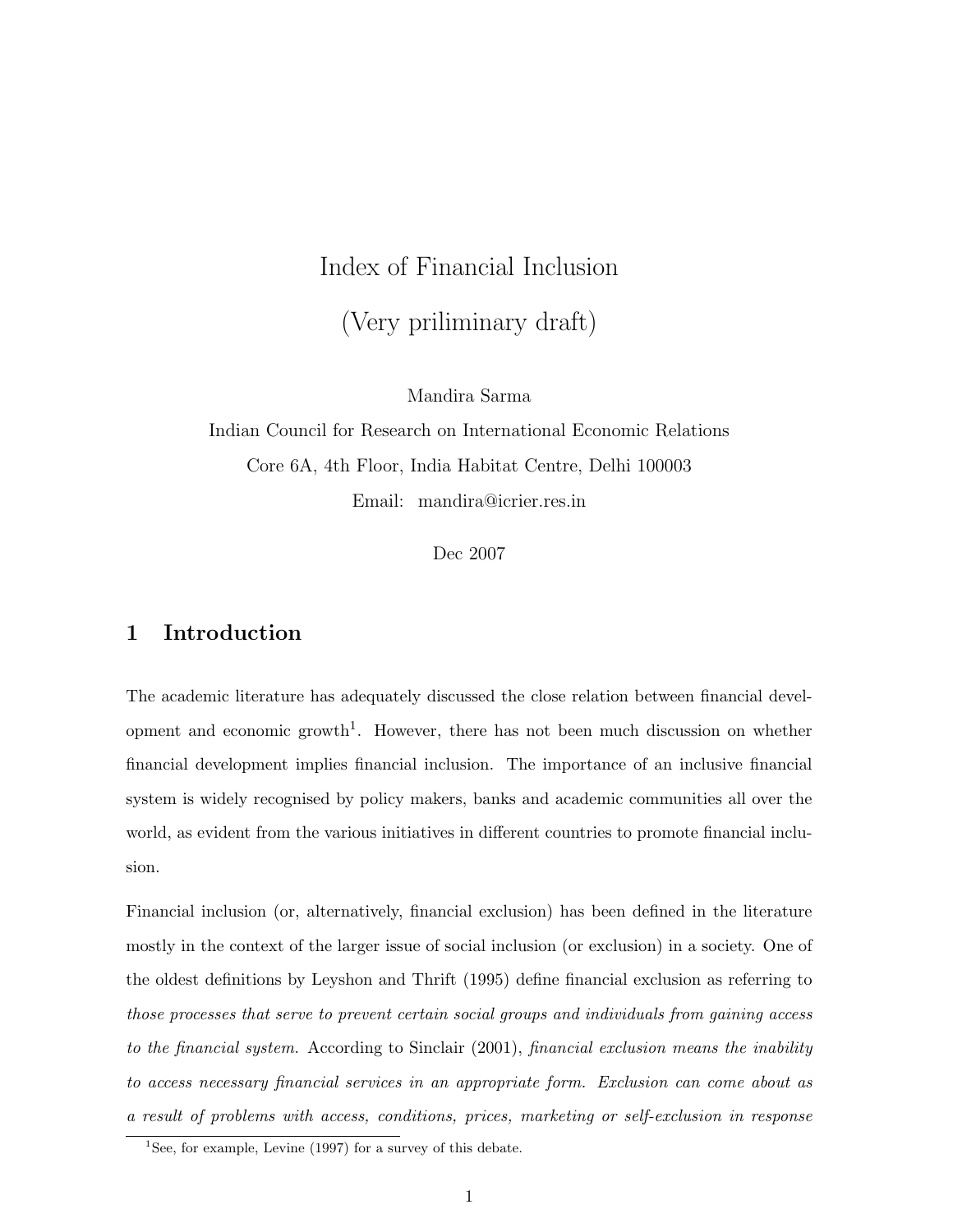to negative experiences or perceptions. Carbo et al. (2005) have defined financial exclusion as broadly the inability (however occasioned) of some societal groups to access the financial system.

In a speech in 2006, Reserve Bank of India (RBI) deputy Governor Rakesh Mohan said "financial exclusion signifies the lack of access by certain segments of the society to appropriate, low-cost, fair and safe financial products and services from mainstream providers". Similar views were expressed by Usha Thorat (deputy Governor, RBI) in a speech in 2007, as "by financial inclusion we mean the provision of affordable financial services, (viz., access to payments and remittance facilities, savings, loans and insurance services) by the formal financial system to those who tend to be excluded".

Thus, almost all of the these definitions of financial inclusion (or financial exclusion) emphasize financial exclusion to be a manifestation of a much broader issue of social exclusion of certain societal groups such as the poor and the disadvantaged. For the purpose of this paper, we define financial inclusion as a process that ensures the ease of access, availability and usage of the formal financial system for all members of an economy. This definition emphasizes on several dimensions of financial inclusion, viz., accessibility, availability and usage of the financial system. These dimensions together build an inclusive financial system.

As banks are the gateway to the most basic forms of financial services, financial inclusion/exclusion is often used as analogous to banking inclusion/exclusion. According to V. Leeladhar (Deputy Governor, RBI, in a speech in 2005), "financial inclusion is the delivery of banking services at an affordable cost to the vast sections of disadvantaged and low income *groups*". Those who are excluded by the banks are often termed as "unbanked". These are people without any form of transactional bank account. Associated with this notion is the concept of "underbanked", i.e. those who have a bank account but do not use it regularly or adequately to manage their money. These are also sometimes referred to as "marginally banked". The literature also points out that there are gradations of financial exclusion. These range from those who are "hyper-included" to those who are "unbanked" and have no ac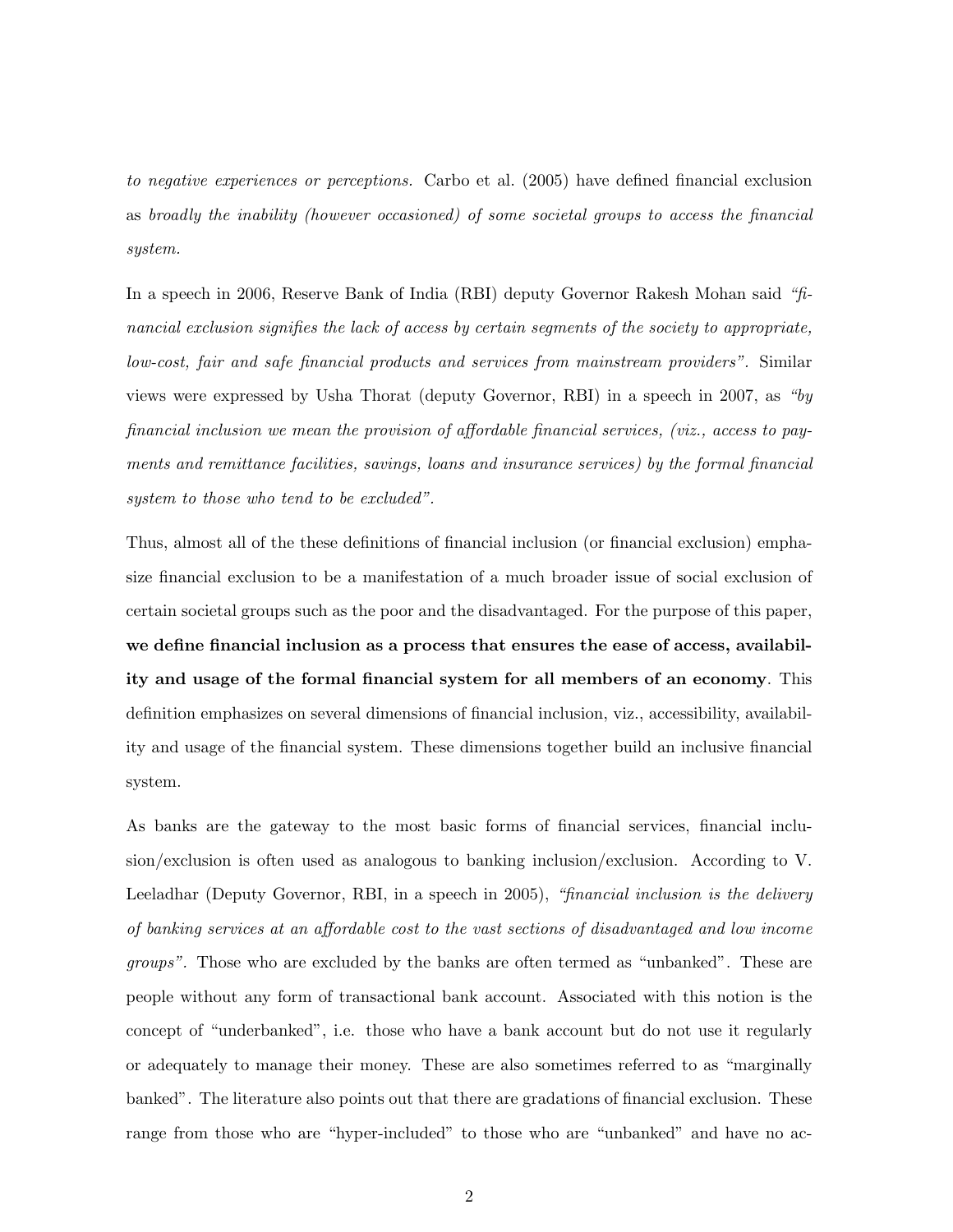cess to mainstream financial services . In between these extremes, fall the underbanked or the marginally banked ones (Kempson et al., 2000). A report on financial exclusion in Australia in 2004 by ANZ Banking Group has highlighted another group who are "included, but using inappropriate products" – these individuals are sometimes "victims" of inappropriate financial products.

An inclusive financial system facilitates efficient allocation of productive resources and thus can potentially reduce the cost of capital. In addition, access to appropriate financial services can significantly improve the day-to-day management of finances. For example, bills for daily utilities (municipality, water, electricity, telephone) can be more easily paid by using cheques or through internet banking, rather than standing in the queue in the offices of the service providers with cash. Similarly, transfer of money can be done more safely and easily by using the cheque, demand draft or through internet banking. Financially excluded people are exposed to the informal sources of credit with high interest rates and often have to face harsh and unethical recovery practices. Further, they indulge in unsafe saving practices. Further, a bank account also provides a passport to a range of other financial products and services such as short term credit facilities, overdraft facilities and credit card. Further, a number of other financial products, such as insurance and pension products, necessarily require the access to a bank account.

Thus, an all-inclusive financial system enhances efficiency and welfare by providing avenues for secure and safe saving practices and by facilitating a whole range of efficient financial services.

Financial inclusion is seen as a policy priority in many countries in the recent times. Initiatives for financial inclusion have come from the financial regulators, the governments and the banking industry. For example, the German Bankers' Association introduced a voluntary code in 1996 providing for an 'everyman' current banking account that facilitates basic banking transactions. In the United States, the Community Reinvestment Act (1997) requires banks to offer credit throughout their entire area of operation and prohibits them from targeting only the rich neighbourhoods. In France, the law on exclusion (1998) emphasises the right to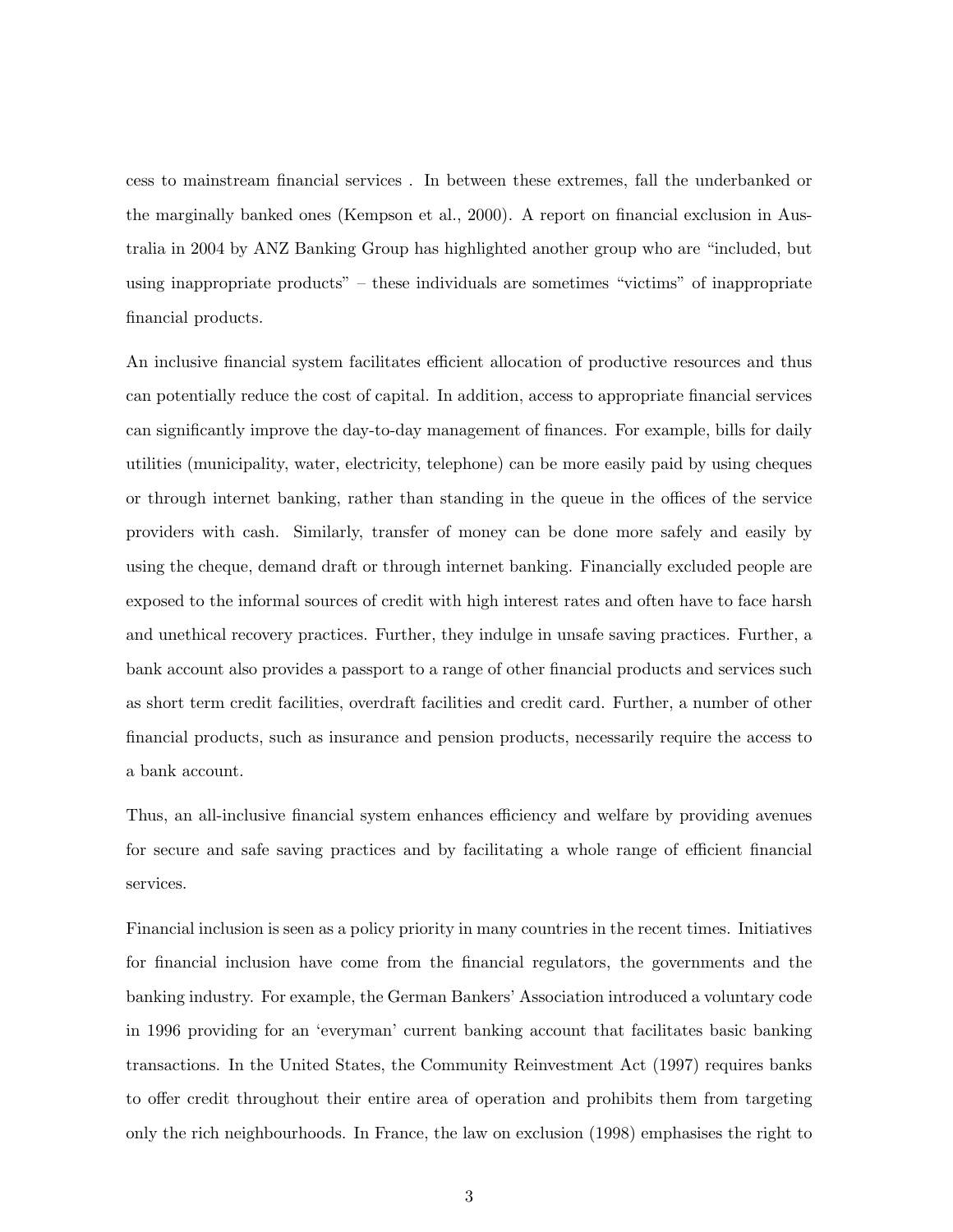have a bank account. In South Africa, a low cost bank account called 'Mzansi' was launched for financially excluded people in 2004 by the South African Banking Association. In the United Kingdom, the Financial Inclusion Task Force has been constituted by the government in 2005 in order to monitor the development of financial inclusion. And in 2005, the Reserve Bank of India advised Indian banks to facilitate basic 'no frills' accounts with low or minimum stipulated balance and in 2006, banks were encouraged to set up bank linkages with microfinance institutions and Self-Help Groups.

## 2 Index of Financial Inclusion

While the importance of financial inclusion has been widely recognised, the literature on financial inclusion lacks a comprehensive measure that can be used to measure the extent of financial inclusion across economies. Several indicators have been used to indicate the extent of financial inclusion by different people. The most commonly used indicator has been the number of bank accounts (per 100 adult persons). Some other indicators are number of bank branches (per million people), number of ATMs (per million people), amount of bank credit and amount of bank deposit. Such indicators, while used individually, can provide only partial information on the inclusiveness of the financial system of an economy. A comprehensive measure of financial inclusion should be able to incorporate information on several aspects (dimensions) of financial inclusion, preferably in one single number.

A comprehensive measure of financial inclusion is useful for the following reasons:

- 1. It can be used to compare several countries with respect to their level of financial inclusion at a particular time point
- 2. It can be used to monitor the progress of policy initiatives for financial inclusion in a country over a period of time.
- 3. Such a measure can be of interest to address questions of academic interest that has been put forward in the growing literature on financial inclusion. Some of the questions raised by the academic community are whether high economic development leads to high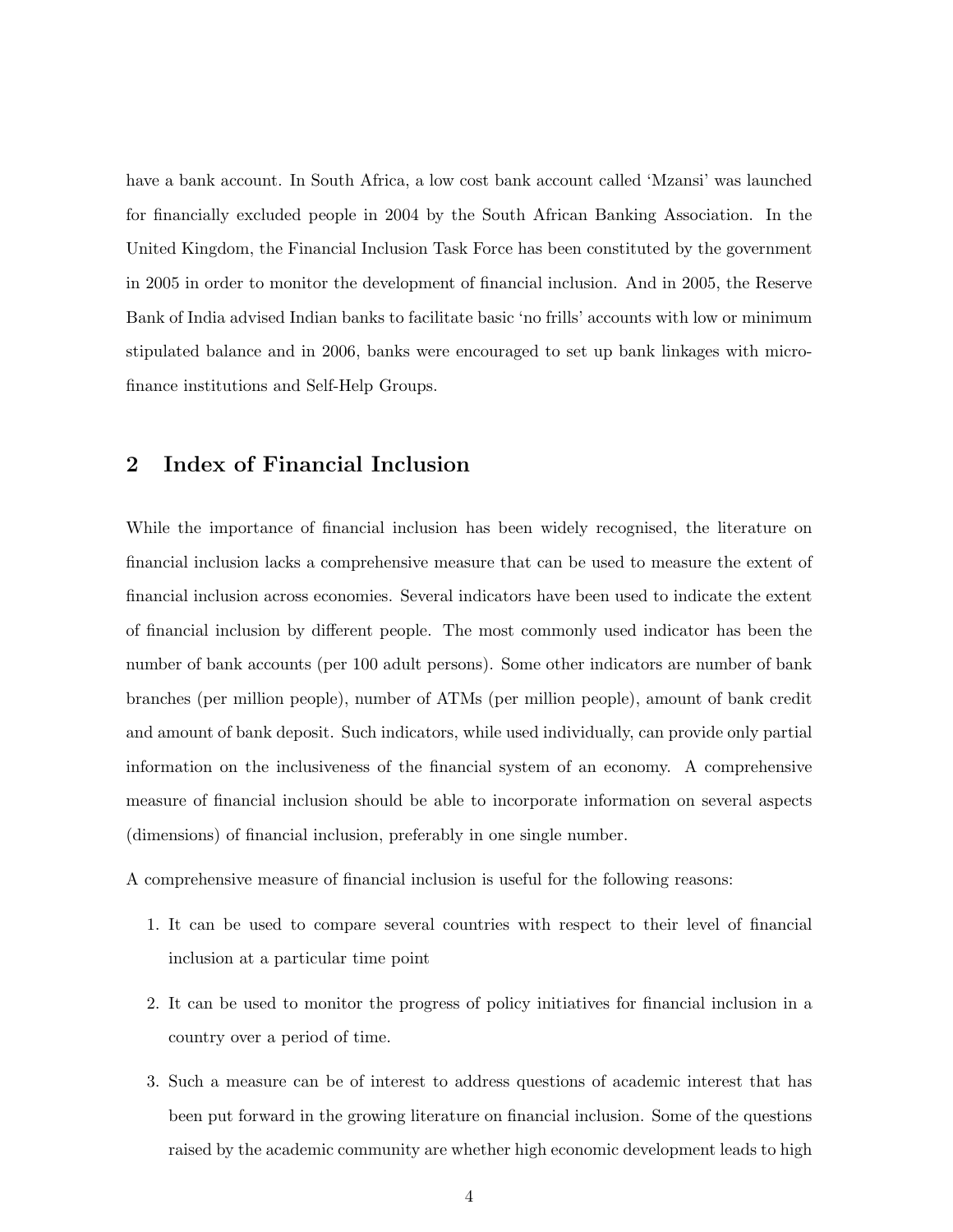financial inclusion and whether low financial inclusion is associated with high income inequality (Kempson, 2006). In order to investigate such questions empirically, a robust and comprehensive measure of financial inclusion is required.

A good measure of financial inclusion, that is useful for the above purposes, should be such that it

- 1. incorporates information on many (or all) aspects (dimensions) of financial inclusion
- 2. is easy and simple to compute
- 3. is comparable across countries

In this paper, we propose an index of financial inclusion (IFI), which satisfies all the above criteria of a good measure of financial index. Our proposed IFI takes values between 0 and 1, zero indicating lowest financial inclusion (complete financial exclusion) and 1 indicating complete financial inclusion. Such an index, in our view, will be most useful for policy makers and academic researchers.

### 3 Methodology

The methodology for computing IFI is similar to that used by UNDP for computation of some well established development indexes such as the Human Development Index (HDI) and the Gender-related Development Index  $(GDI)^2$ .

In order to compute IFI, first a dimension index is calculated for each dimension of financial inclusion. The IFI is the weighted average of the dimension indexes.<sup>3</sup>

The dimension index for the  $i<sup>th</sup>$  dimension,  $D_i$ , is computed by the following formula

<sup>&</sup>lt;sup>2</sup>For details see UNDP's Human Development Reports available at  $\langle$ www.undp.org>.

<sup>3</sup>An inclusive financial system may be judged from different dimensions of inclusiveness. Some examples of dimensions of financial inclusion are – how much the financial system has penetrated amongst its users (financial depth), how easily available the services of the financial system are (availability) and how much the financial system is being utilised (usage).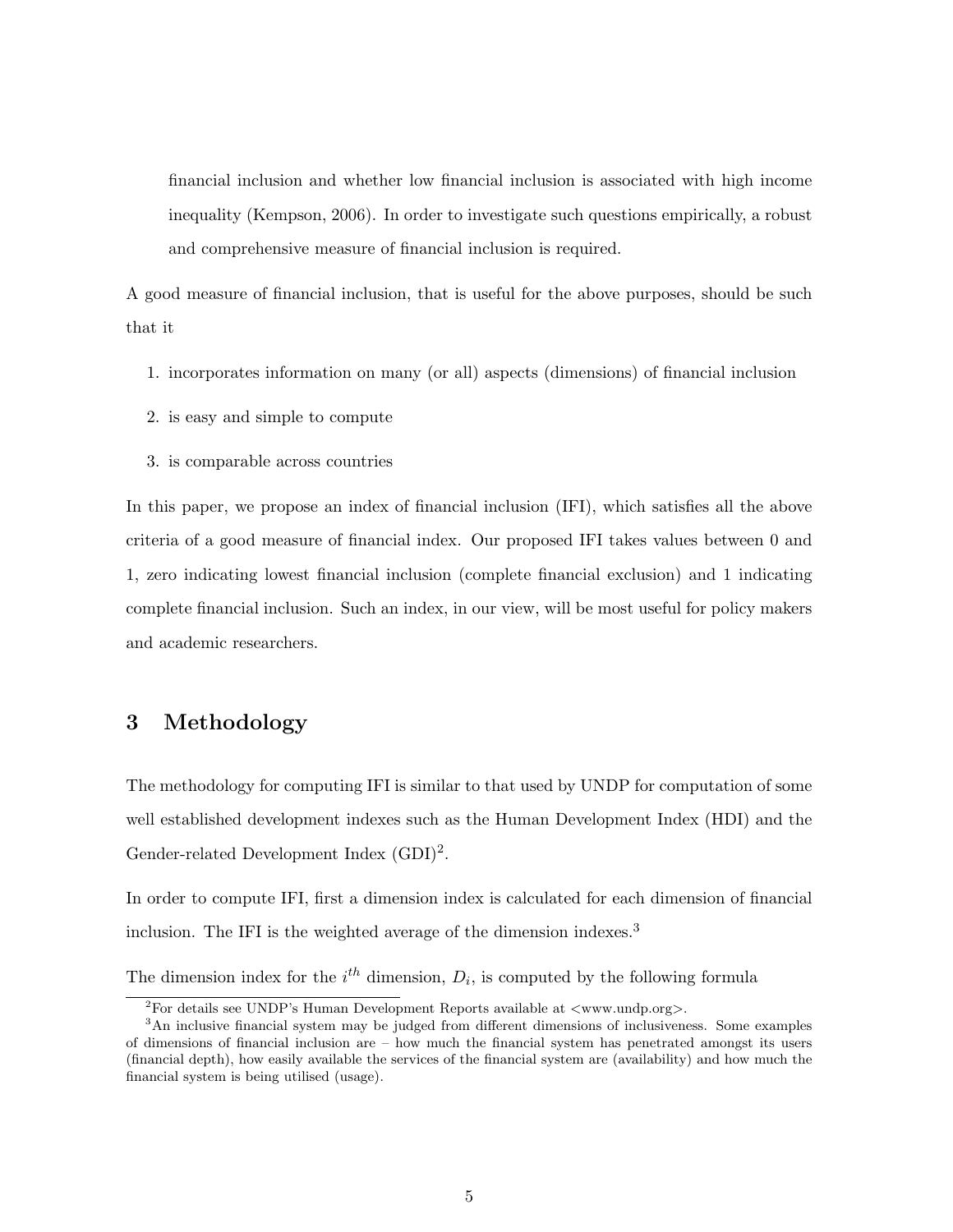$$
D_i = \frac{A_i - m_i}{M_i - m_i} \tag{1}
$$

where

 $A_i$  = Actual value of dimension i  $m_i$  = minimum value of dimension i  $M_i$  = maximum value of dimension i

The IFI is a weighted average of the dimension indexes.

$$
IFI = \sum_{i=1}^{n} w_i D_i \tag{2}
$$

where  $w_i$  is the weight of the  $i^{th}$  dimension and n is the number of dimensions.

If all dimensions are considered equally important, then an equally weighted averaging scheme can be adopted. In that case,

$$
IFI = \frac{1}{n} \sum_{i=1}^{n} D_i
$$
\n
$$
(3)
$$

## 4 Empirical estimation of IFI and cross country comparisons

In the empirical exercise that follows, we consider three basic dimensions of financial inclusion, as follows:

Depth: An inclusive financial system should have as many users as possible – this gives an indication of how much the financial system has penetrated among its users. A proxy measure for this dimension is the number of bank accounts per 100 population.

Availability: An inclusive financial system should be easily accessible to its users. This dimension is measured by proxies such as number of bank branches or number of ATMs per 1000 population. In our estimation, we have used number of bank branches per 1000 population to measure this dimension.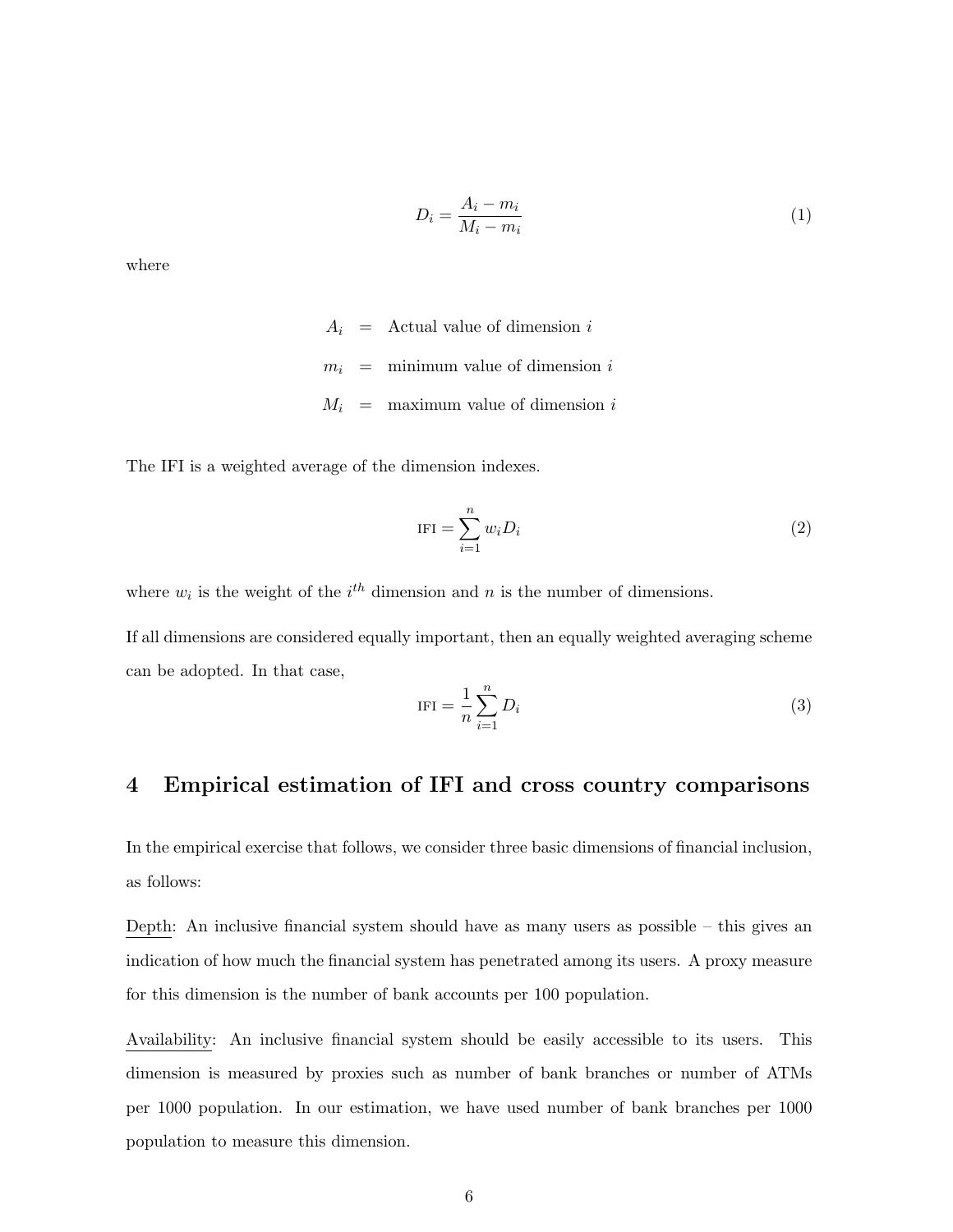Usage: An inclusive financial system should be utilised as much as possible by its users. The size of the bank credit and bank deposits, relative to the GDP of a country is used as a measure for this aspect.

#### 4.1 Data

While computing an idex such as the one proposed here, availability of data is an important challenge. We found that the latest year for which some data is available is 2004. When we consider all the 3 dimensions of financial inclusion, then data are available for only 55 countries. If we drop one of the dimensions, viz., financial depth, then we have data for a bigger set of 100 countries. Accordingly, two sets of ifi values are computed – using data for all the 3 dimensions for 55 countries and using only 2 dimensions (availability and usage) for 100 countries. All data pertain to the year 2004.

For financial depth dimension, we have used the data on "Bank Deposit Accounts"from World Development Indicators (2006) of World Bank. These are deposit accounts, including checking (or current), savings, and time deposit accounts for business, individuals and others. For the availability dimension, we have taken the data on deposit money bank branches<sup>4</sup> from the same source. For the usage dimension, we have taken the data on "domestic claims on the private and resident sector" (i.e. line 32d) and the data on "total deposits" (line 24 plus line 25 comprising of demand, time, and foreign currency deposits of resident sectors) from International Financial Statistics (IFS, 2006) of the IMF.

#### 4.2 Results

Using data for 55 countries on all of the above dimensions and data for availability and usage dimensions for 100 countries for the year 2004, equally weighted IFI have been calculated. IFI computed for various countries is provided in Tables 1 and 2.

Depending on the value of IFI, countries are categorised into

 $^{4}$ Deposit money banks comprise commercial banks and other financial institutions that accept transferable deposits, such as demand deposits (International Financial Statistics, 2006, IMF).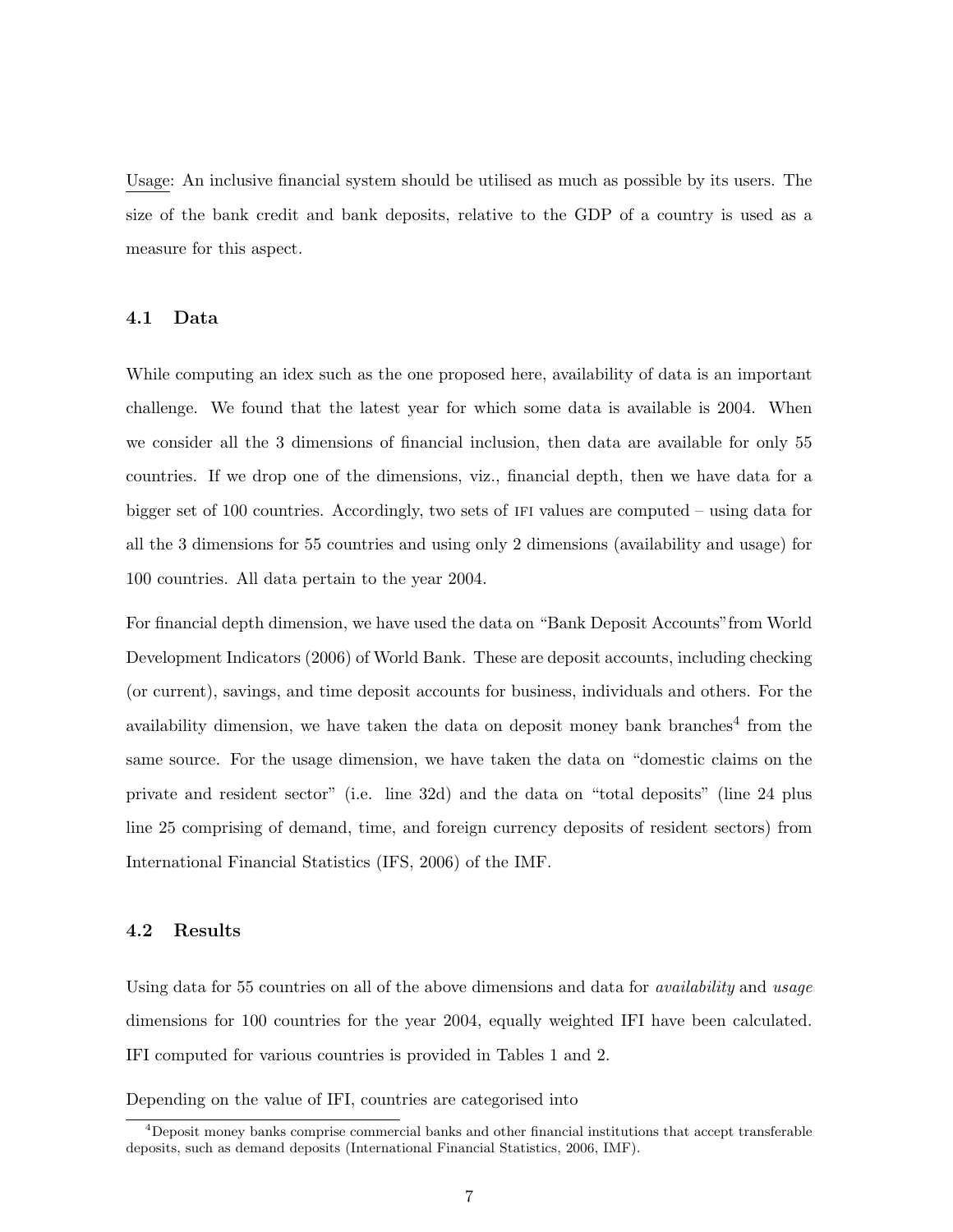- 1.  $0.6 < IFI \leq 1$  high financial inclusion
- 2.  $0.4 < IFI < 0.6$  medium financial inclusion
- 3.  $0 \leq \text{IFI} < 0.4$  low financial inclusion

It is found that the majority of the countries belong to the category of low financial inclusion countries.

> [Table 1 about here.] [Table 2 about here.] [Table 3 about here.] [Table 4 about here.]

In the group of 55 countries for which a three dimensional IFI has been estimated, Spain leads with the highest value of IFI closely followed by Austria and Belgium (Table 1). It is found that only six countries, all belonging to the European Union, have high financial inclusion values of more than 0.6. Another seven countries belong to the medium ifi group. Among Asian countries, Singapore, Malaysia, mauritius and Lebanon are the better performers than the others and these four countries belong to the medium ifi group. All other countries have ifi values less than 0.4 and belong to the low ifi group of countries. India ranks 30 with a low IFI value of 0.153.

In the group of 100 countries (Table 2) for which IFI has been computed using two dimensions, Spain, Switzerland, Canada, Portugal, Netherlands and Germany form the group of high ifi countries. Spain leads with an ifi value of 0.853. There are sixteen countris in the medium ifi group and the rest 78 countries all belong to the low ifi group. United Kingdom ranks 10th (with ifi value of 0.55), Japan ranks 13th (with ifi value 0.544) and China ranks 18th with IFI value of 0.460. In this case, India is ranked  $50<sup>th</sup>$  with an IFI value of 0.167 (Table 2).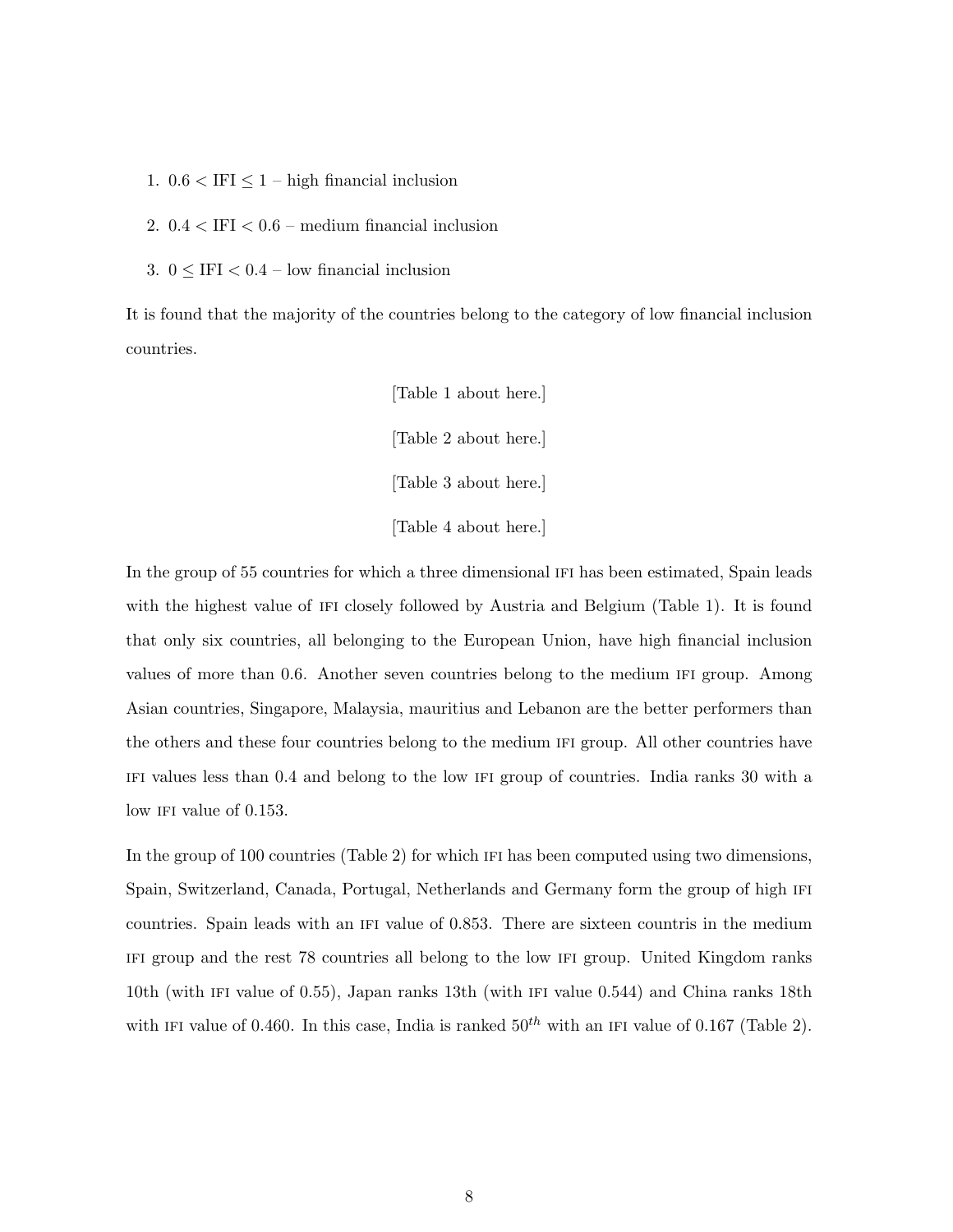#### 4.3 Comparison with HDI

A comparison of the IFI ranks with the ranks of UNDP's Human Development Index (HDI) for various countries indicate that they seem to move in the similar direction.

Table 3 compares the ranks of countries with respect to IFI and HDI where the IFI has been computed by using all the three dimensions of financial inclusion here for 55 countries. It is observed that generally IFI and HDI tend to move in the similar direction.

Figure 1 provides a pictorial comparison of IFI and HDI for these 55 countries with the help of the scatterplots of values (top panel) and ranks (bottom panel). As shown by these scatterplots, both the indexes tend to have a positive correlation.

A comparison of the IFI and HDI for the 100 countries for which a two-dimension IFI have been computed is provided in Table 4 and Figure 2. Here also, a positive correlation between the two indexes is observed.

[Table 5 about here.]

[Figure 1 about here.]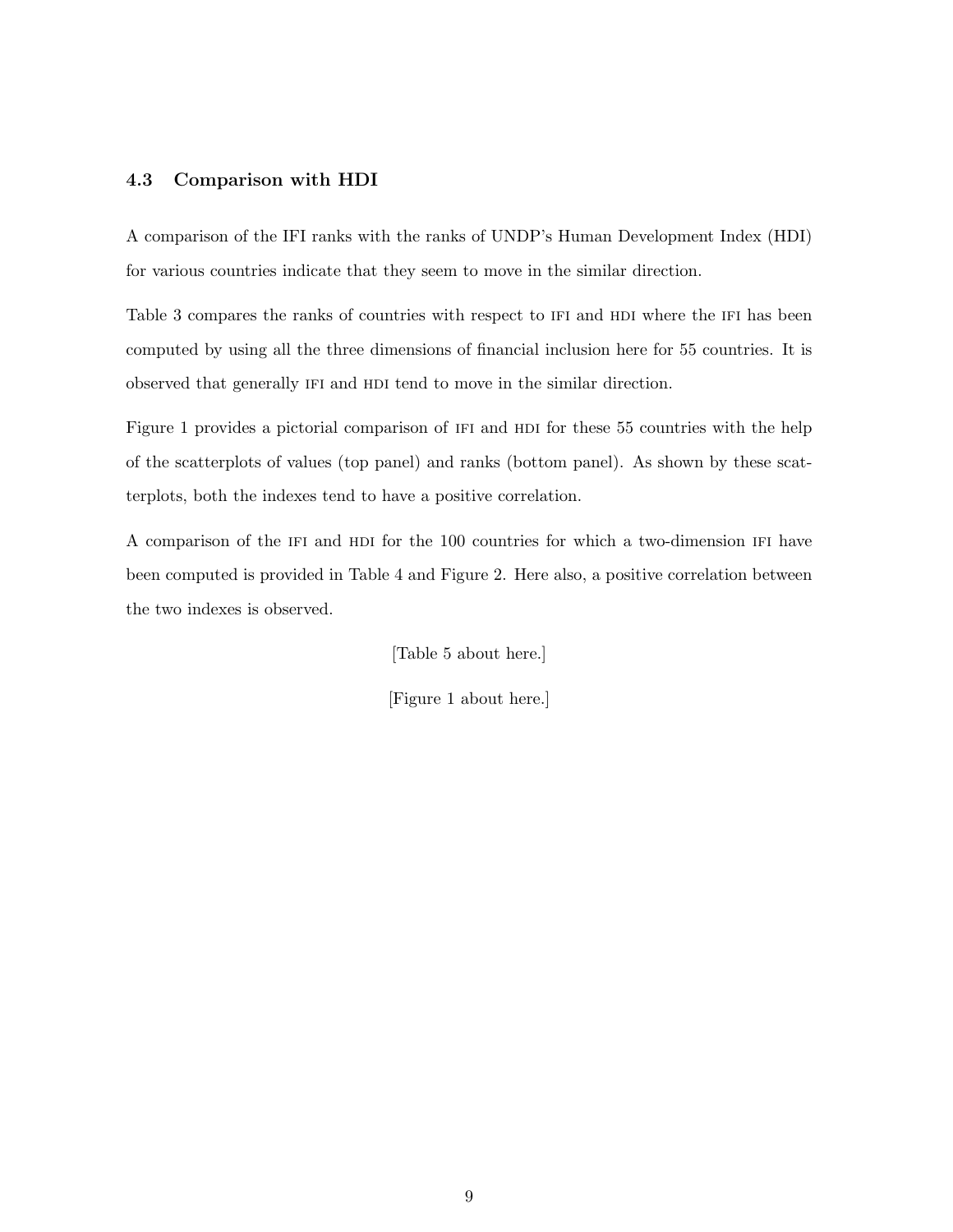[Table 6 about here.]

[Figure 2 about here.]

#### 4.4 Some Limitations

The IFI proposed here has the following limitations. Availability of comparable and adequate data for all countries will address some of the issues and future work will try to accomplish this.

- The present index does not distinguish between resident bank accounts from nonresident accounts. Tax havens like Mauritius may show high financial inclusion due to this. Similarly for Switzerland.
- Geographical aspects (such as rural/urban divide) of financial inclusion has been ignored in the present IFI.

## 5 Conclusion

In this paper, we have proposed an Index of Financial Inclusion (IFI) – a measure developed in line with well known development indexes such as HDI, HPI and GDI. IFI can be used to compare extent of financial inclusion across different economies and to monitor the progress of the economies with respect to financial inclusion over time. IFI calculations based on the latest available data indicate that many economies are at low levels of financial inclusion. In general, IFI and HDI of an economy tend to move similarly; however exceptions exist. As future work, apart from addressing the present limitations, we will examine the relationship between IFI and the Gini coefficients; as it has been indicated in the literature that countries with high income inequality tend to have more financial exclusion (Kempson, 2006).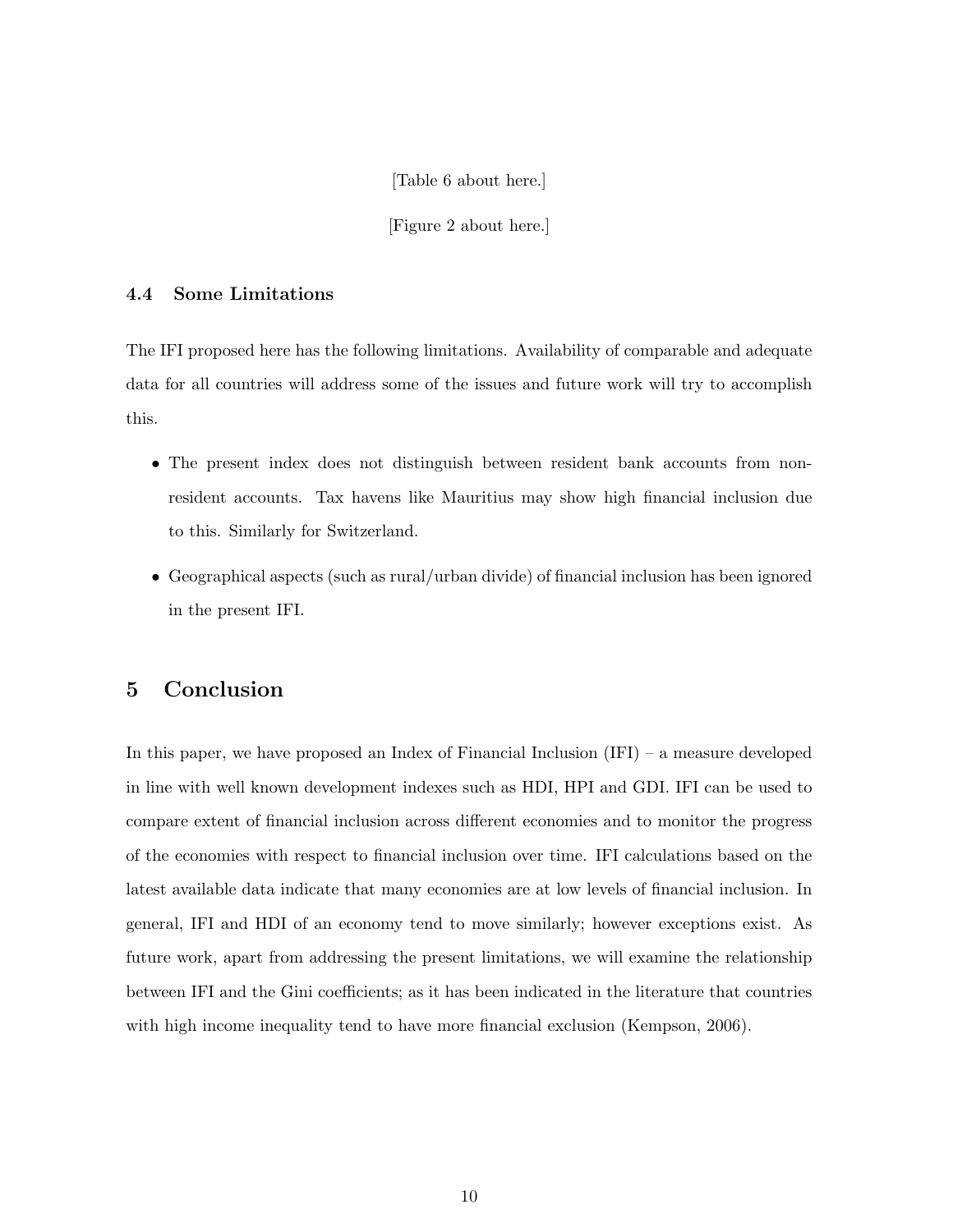## References

Carbo S, Gardener EP, Molyneux P, 2005. Financial Exclusion. Palgrave MacMillan.

- Kempson E, 2006. Policy level response to financial exclusion in developed economies: lessons for developing countries. Tech. rep., Personal Finance Research Centre, University of Bristol.
- Kempson E, Caskey J, Collard S, 2000. In or out? financial exclusion: a literature and research review. Tech. rep., Financial Services Authority.
- Levine R, 1997. Financial development and economic growth:views and agenda. *Journal of* Economic Literature .
- Leyshon, Thrift, 1995. Geographies of financial exclusion: financial abandonment in britain and the united states. Transactions of the Institute of British Geographers New Series 20:312–41.
- Sinclair SP, 2001. Financial exclusion: An introductory survey. Tech. rep., Centre for Research in Socially Inclusive Services, Heriot-Watt University, Edinburgh.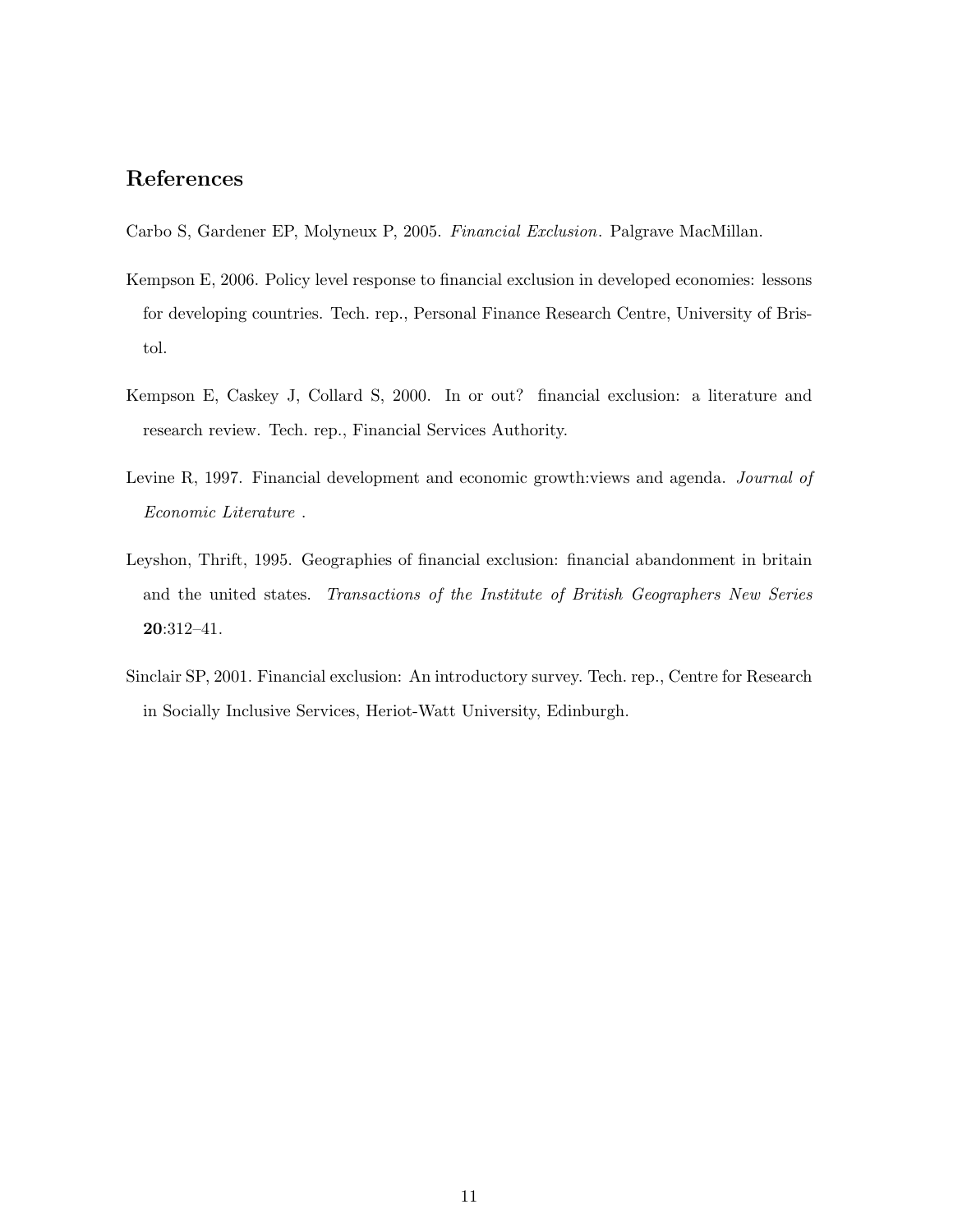

These figures present the scatter plots of the values (top) and the ranks (bottom) of HDI and IFI (computed using data on 3 dimensions of financial inclusion) for 55 countries.



Scatter plot of HDI and IFI Values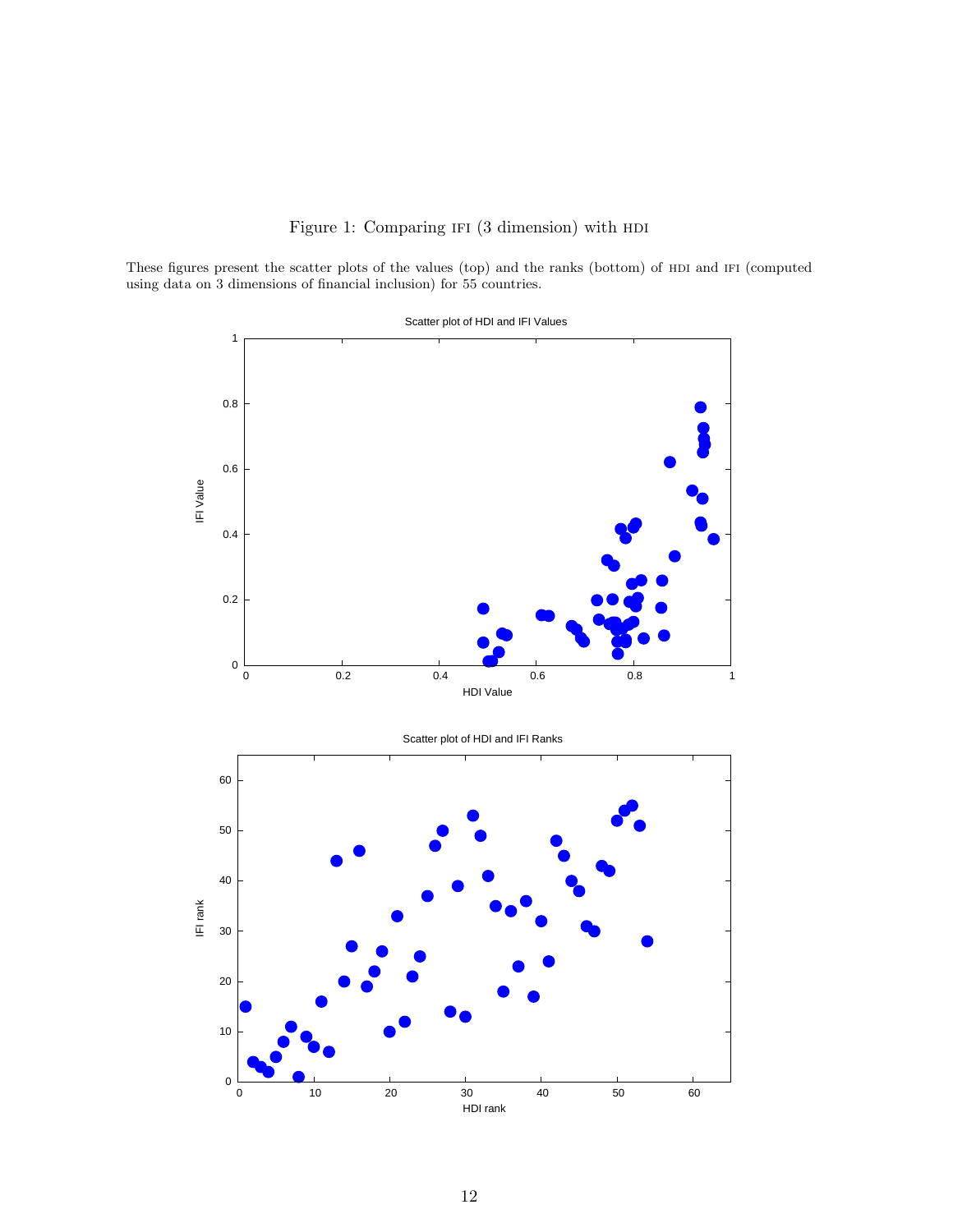

These figures present the scatter plots of the values (top) and the ranks (bottom) of HDI and IFI (computed using data on 3 dimensions of financial inclusion) for 55 countries.



Scatter plot of HDI and IFI Values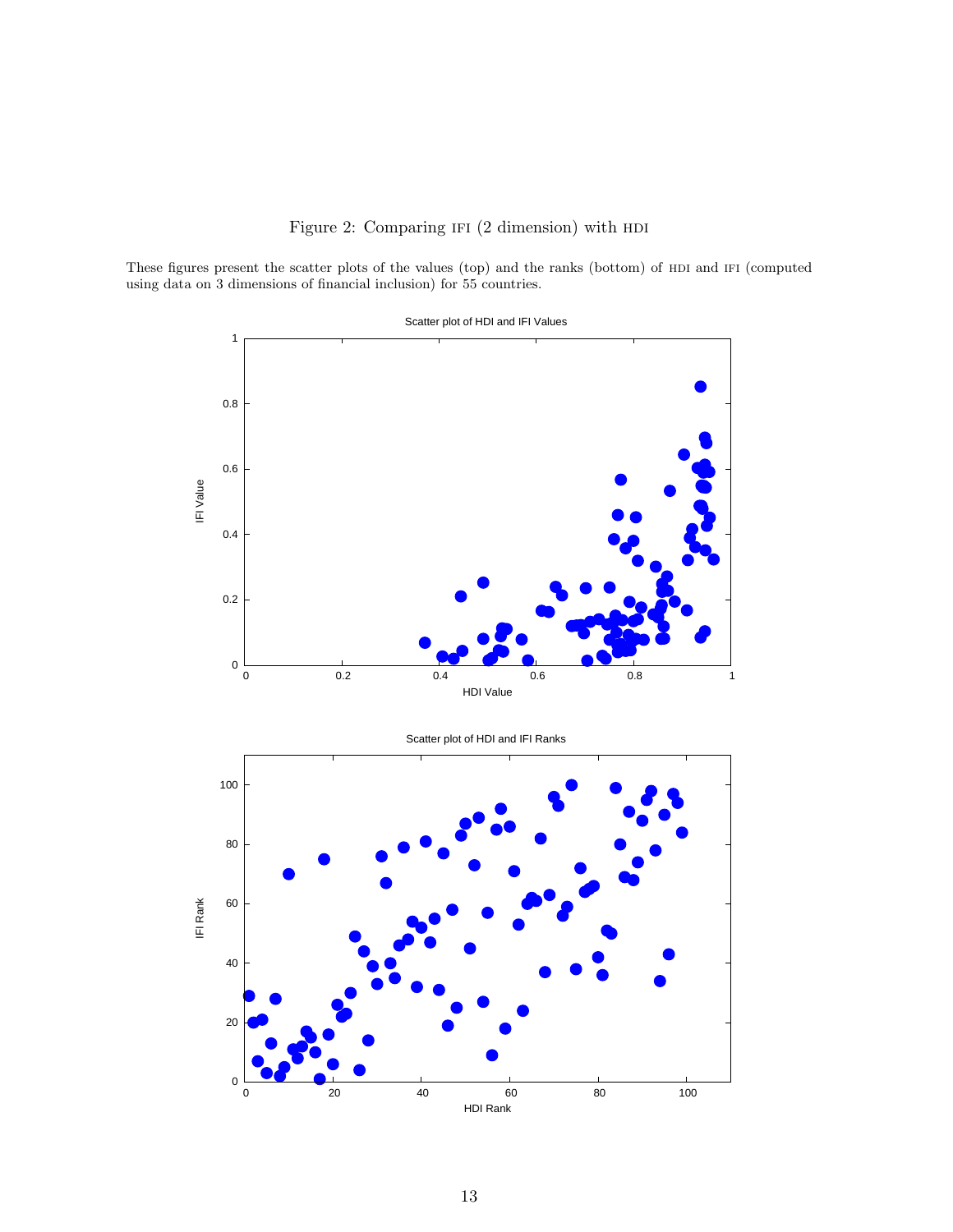| Country                  | $D_1$ (Depth)  | $D_2$ (Avail)  | $D_3$ (Usage)  | <b>IFI</b>     | IFI Rank       |
|--------------------------|----------------|----------------|----------------|----------------|----------------|
| Spain                    | 0.664          | 1.000          | 0.706          | 0.790          | $\mathbf{1}$   |
| Austria                  | 1.000          | 0.559          | 0.619          | 0.726          | $\overline{2}$ |
| Belgium                  | 0.987          | 0.552          | 0.543          | 0.694          | 3              |
| Switzerland              | 0.635          | 0.393          | 1.000          | 0.676          | $\overline{4}$ |
| Denmark                  | 0.867          | 0.389          | 0.700          | 0.652          | 5              |
| Malta                    | 0.799          | 0.310          | 0.757          | 0.622          | 6              |
| Greece                   | 0.774          | 0.318          | 0.513          | 0.535          | $\overline{7}$ |
| France                   | 0.575          | 0.448          | 0.507          | 0.510          | 8              |
| Singapore                | 0.533          | 0.090          | 0.688          | 0.437          | 9              |
| Malaysia                 | 0.398          | 0.097          | 0.806          | 0.434          | 10             |
| Italy                    | 0.310          | 0.541          | 0.432          | 0.427          | 11             |
| Mauritius                | 0.506          | 0.119          | 0.640          | 0.422          | 12             |
| Lebanon                  | 0.119          | 0.183          | 0.950          | 0.417          | 13             |
| Thailand                 | 0.454          | 0.070          | 0.644          | 0.389          | 14             |
| Norway                   | 0.514          | 0.235          | 0.410          | 0.386          | 15             |
| Czech Republic           | 0.615          | 0.111          | 0.276          | 0.334          | 16             |
| Iran                     | 0.720          | 0.082          | 0.164          | 0.322          | 17             |
| Jordan                   | 0.145          | 0.100          | 0.670          | 0.305          | 18             |
| Bulgaria                 | 0.430          | 0.140          | 0.210          | 0.260          | 19             |
| Chile                    | 0.332          | 0.093          | 0.353          | 0.259          | 20             |
| Russia                   | 0.605          | 0.018          | 0.124          | 0.249          | 21             |
| Trinidad and Tobago      | 0.341          | 0.091          | 0.187          | 0.206          | 22             |
| Turkey                   | 0.354          | 0.084          | 0.168          | 0.202          | 23             |
| Guyana                   | 0.179          | 0.027          | 0.391          | 0.199          | 24             |
| Brazil                   | 0.198          | 0.147          | 0.237          | 0.194          | 25             |
| Romania                  | 0.384          | 0.139          | 0.019          | 0.181          | 26             |
| Lithuania                | 0.371          | $_{0.030}$     | 0.127          | 0.176          | 27             |
| Kenya                    | 0.018          | 0.009          | 0.493          | 0.173          | 28             |
| West Bank and Gaza       | 0.077          | 0.029          | 0.413          | 0.173          | 29             |
| India                    | 0.131          | 0.061          | 0.268          | 0.153          | 30             |
| Namibia                  | 0.132          | 0.041          | 0.281          | 0.151          | 31             |
| El Salvador              | 0.142          | 0.043          | 0.234          | 0.140          | 32             |
| Bosnia & Herzegovina     | 0.134          | 0.035          | 0.230          | 0.133          | 33             |
| Fiji                     | 0.138          | 0.052          | 0.202          | 0.131          | 34             |
| Philippines              | 0.093          | 0.077          | 0.223          | 0.131          | 35             |
| Dominican Republic       | 0.227          | 0.057          | 0.094          | 0.126          | 36             |
| Colombia                 | 0.192          | 0.086          | 0.095          | 0.125          | 37             |
| Guatemala                | 0.125          | 0.101          | 0.135          | 0.120          | 38             |
| Saudi Arabia<br>Honduras | 0.064          | 0.051          | 0.222          | 0.112<br>0.109 | 39<br>40       |
| Ecuador                  | 0.088<br>0.130 | 0.002<br>0.092 | 0.238<br>0.103 | 0.108          | 41             |
| Bangladesh               | 0.069          | 0.041          | 0.181          | 0.097          | 42             |
| Pakistan                 | 0.057          | 0.044          | 0.174          | 0.092          | 43             |
| Argentina                | 0.114          | 0.099          | 0.060          | 0.091          | 44             |
| Bolivia                  | 0.008          | 0.010          | 0.231          | 0.083          | 45             |
| Mexico                   | 0.095          | 0.075          | 0.077          | 0.082          | 46             |
| Venezuela                | 0.152          | 0.041          | 0.043          | 0.079          | 47             |
| Nicaragua                | 0.026          | 0.024          | 0.167          | 0.073          | 48             |
| Peru                     | 0.097          | 0.038          | 0.081          | 0.072          | 49             |
| Albania                  | 0.047          | 0.017          | 0.148          | 0.071          | 50             |
| Zimbabwe                 | 0.051          | 0.029          | 0.129          | 0.070          | 51             |
| Papua New Guinea         | 0.034          | 0.012          | 0.075          | 0.040          | 52             |
| Armenia                  | 0.031          | 0.074          | 0.000          | 0.035          | 53             |
| Madagascar               | 0.000          | 0.001          | 0.037          | 0.013          | 54             |
| Uganda                   | 0.010          | 0.000          | 0.025          | 0.012          | 55             |
|                          |                |                |                |                |                |

## Table 1: Index of Financial Inclusion–using data on 3 dimensions of financial inclusion(2004)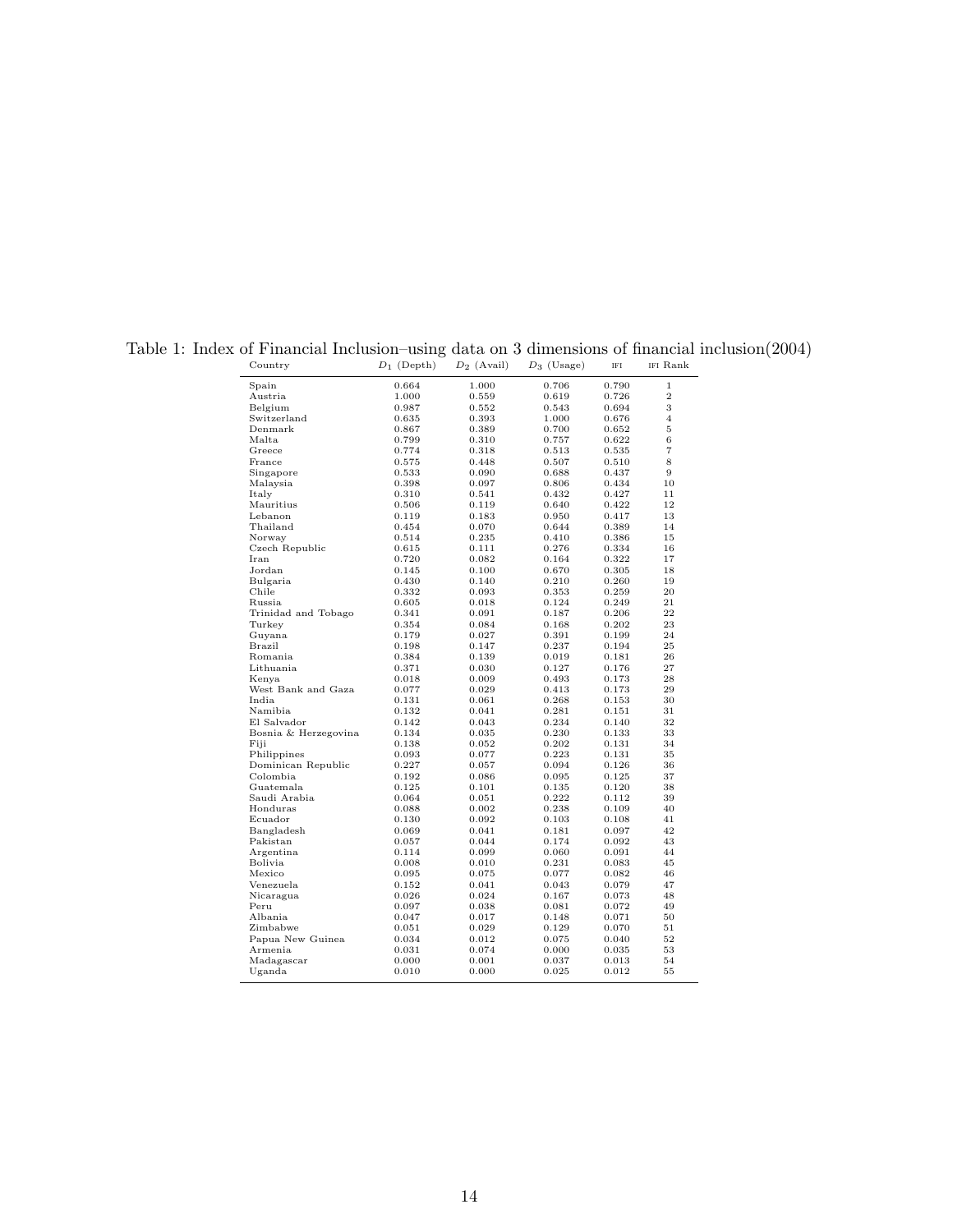| Country        | $D_2$ (Avail) | $D_3$ (Usage) | <b>IFI</b> | IFI Rank        |
|----------------|---------------|---------------|------------|-----------------|
| Spain          | 1.000         | 0.706         | 0.853      | $\mathbf{1}$    |
| Switzerland    | 0.394         | 1.000         | 0.697      | $\overline{2}$  |
| Canada         | 0.474         | 0.886         | 0.680      | 3               |
| Portugal       | 0.536         | 0.754         | 0.645      | $\overline{4}$  |
| Netherlands    | 0.355         | 0.873         | 0.614      | $\overline{5}$  |
| Germany        | 0.514         | 0.694         | 0.604      | $6\phantom{.}6$ |
| Ireland        | 0.241         | 0.943         | 0.592      | 7               |
| Austria        | 0.560         | 0.620         | 0.590      | 8               |
| Lebanon        | 0.185         | 0.950         | 0.568      | 9               |
| United Kingdom | 0.188         | 0.912         | 0.550      | 10              |
| Belgium        | 0.553         | 0.544         | 0.549      | 11              |
| Denmark        | 0.390         | 0.701         | 0.545      | 12              |
| Japan          | 0.101         | 0.986         | 0.544      | 13              |
| Malta          | 0.311         | 0.758         | 0.534      | 14              |
| Italy          | 0.541         | 0.434         | 0.488      | 15              |
| New Zealand    | 0.290         | 0.685         | 0.488      | 16              |
| France         | 0.449         | 0.509         | 0.479      | 17              |
| China          | 0.010         | 0.911         | 0.460      | 18              |
| Malaysia       | 0.099         | 0.807         | 0.453      | 19              |
| Australia      | 0.309         | 0.594         | 0.452      | $20\,$          |
| Sweden         | 0.225         | 0.630         | 0.427      | 21              |
| Greece         | 0.319         | 0.514         | 0.417      | 22              |
| Singapore      | 0.092         | 0.689         | 0.390      | 23              |
| Jordan         | 0.101         | 0.671         | 0.386      | 24              |
| Mauritius      | 0.121         | 0.641         | 0.381      | 25              |
| Israel         | 0.151         | 0.573         | 0.362      | 26              |
| Thailand       | 0.072         | 0.645         | 0.358      | $27\,$          |
| United States  | 0.319         | 0.384         | 0.352      | $28\,$          |
| Norway         | 0.236         | 0.412         | 0.324      | $\,29$          |
| Korea          | 0.137         | 0.507         | 0.322      | $30\,$          |
| Panama         | 0.131         | 0.509         | 0.320      | 31              |
| Croatia        | 0.241         | 0.362         | 0.302      | $32\,$          |
| Hungary        | 0.292         | 0.251         | 0.272      | 33              |
| Kenya          | 0.011         | 0.495         | 0.253      | 34              |
| Bahrain        | 0.138         | 0.360         | 0.249      | 35              |

Table 2: Index of Financial Inclusion–using data on 2 dimensions of financial inclusion (2004)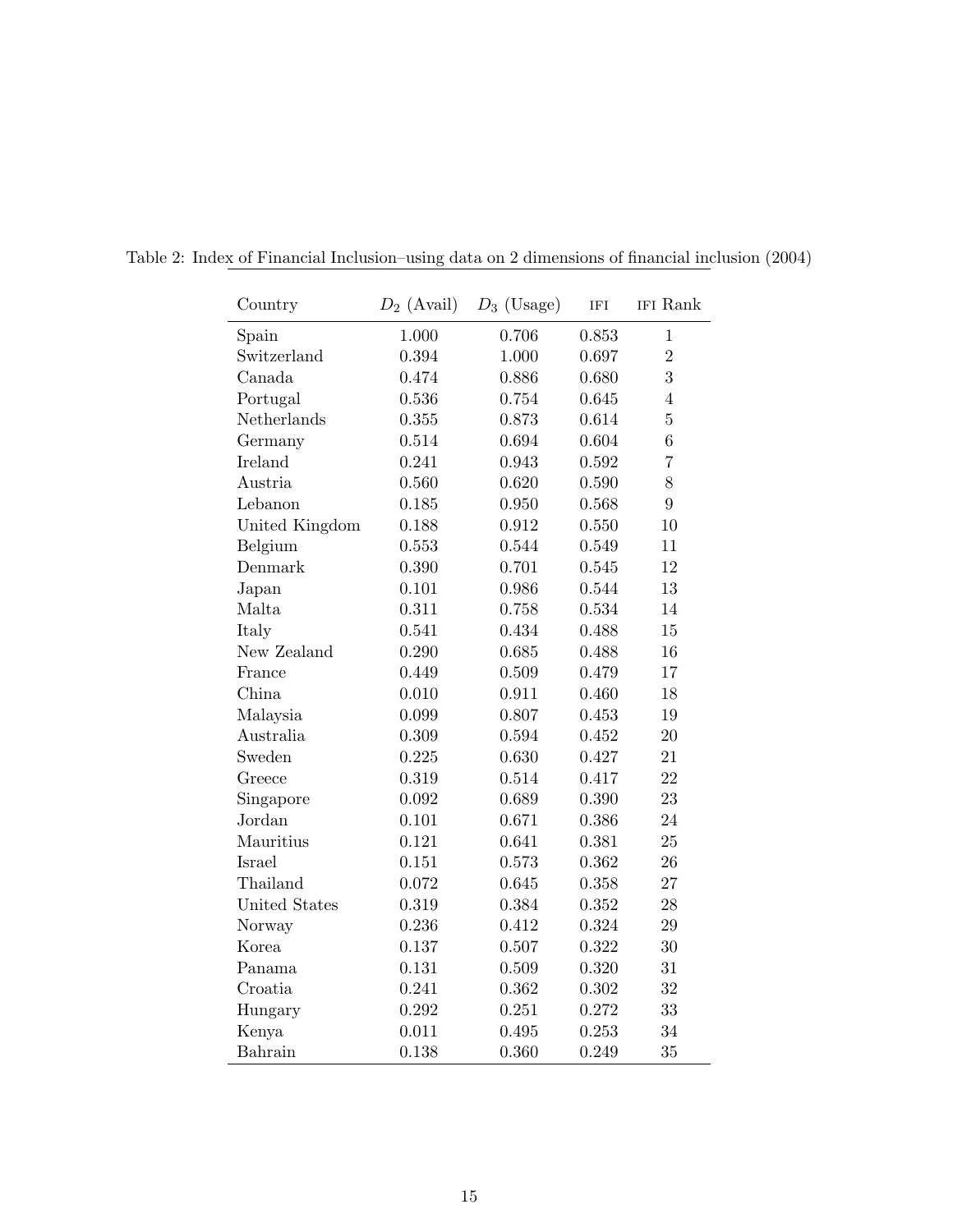| Country              | $D_2$ (Avail) | $D_3$ (Usage) | <b>IFI</b> | IFI Rank |
|----------------------|---------------|---------------|------------|----------|
| Morocco              | 0.065         | 0.415         | 0.240      | 36       |
| <b>Belize</b>        | 0.150         | 0.326         | 0.238      | 37       |
| Egypt                | 0.034         | 0.438         | 0.236      | 38       |
| Kuwait               | 0.083         | 0.373         | 0.228      | 39       |
| Chile                | 0.095         | 0.355         | 0.225      | 40       |
| West Bank and Gaza   | 0.031         | 0.415         | 0.223      | 41       |
| South Africa         | 0.059         | 0.368         | 0.214      | 42       |
| Guyana               | 0.029         | 0.393         | 0.211      | 43       |
| Czech Republic       | 0.113         | 0.278         | 0.195      | 44       |
| <b>Brazil</b>        | 0.149         | 0.240         | 0.194      | 45       |
| Estonia              | 0.155         | 0.212         | 0.184      | 46       |
| Bulgaria             | 0.142         | 0.213         | 0.177      | 47       |
| Slovak Republic      | 0.104         | 0.242         | 0.173      | 48       |
| Slovenia             | 0.019         | 0.317         | 0.168      | 49       |
| India.               | 0.062         | 0.271         | 0.167      | 50       |
| Namibia              | 0.043         | 0.283         | 0.163      | 51       |
| Costa Rica           | 0.097         | 0.215         | 0.156      | 52       |
| Philippines          | 0.078         | 0.225         | 0.152      | 53       |
| Uruguay              | 0.063         | 0.230         | 0.147      | 54       |
| Trinidad and Tobago  | 0.093         | 0.189         | 0.141      | 55       |
| El Salvador          | 0.045         | 0.237         | 0.141      | 56       |
| Saudi Arabia         | 0.053         | 0.224         | 0.138      | 57       |
| Bosnia & Herzegovina | 0.037         | 0.233         | 0.135      | 58       |
| Indonesia            | 0.085         | 0.181         | 0.133      | 59       |
| Fiji                 | 0.054         | 0.205         | 0.129      | 60       |
| Sri Lanka            | 0.068         | 0.190         | 0.129      | 61       |
| Turkey               | 0.085         | 0.171         | 0.128      | 62       |
| <b>I</b> ran         | 0.084         | 0.167         | 0.125      | 63       |
| Bolivia              | 0.012         | 0.233         | 0.123      | 64       |
| Honduras             | 0.004         | 0.240         | 0.122      | 65       |
| Guatemala            | 0.102         | 0.137         | 0.120      | 66       |
| Poland               | 0.082         | 0.157         | 0.119      | 67       |
| Bangladesh           | 0.043         | 0.183         | 0.113      | 68       |
| Pakistan             | 0.046         | 0.177         | 0.111      | 69       |
| Finland              | 0.196         | 0.013         | 0.104      | 70       |

Table 2 Index of Financial Inclusion – contd.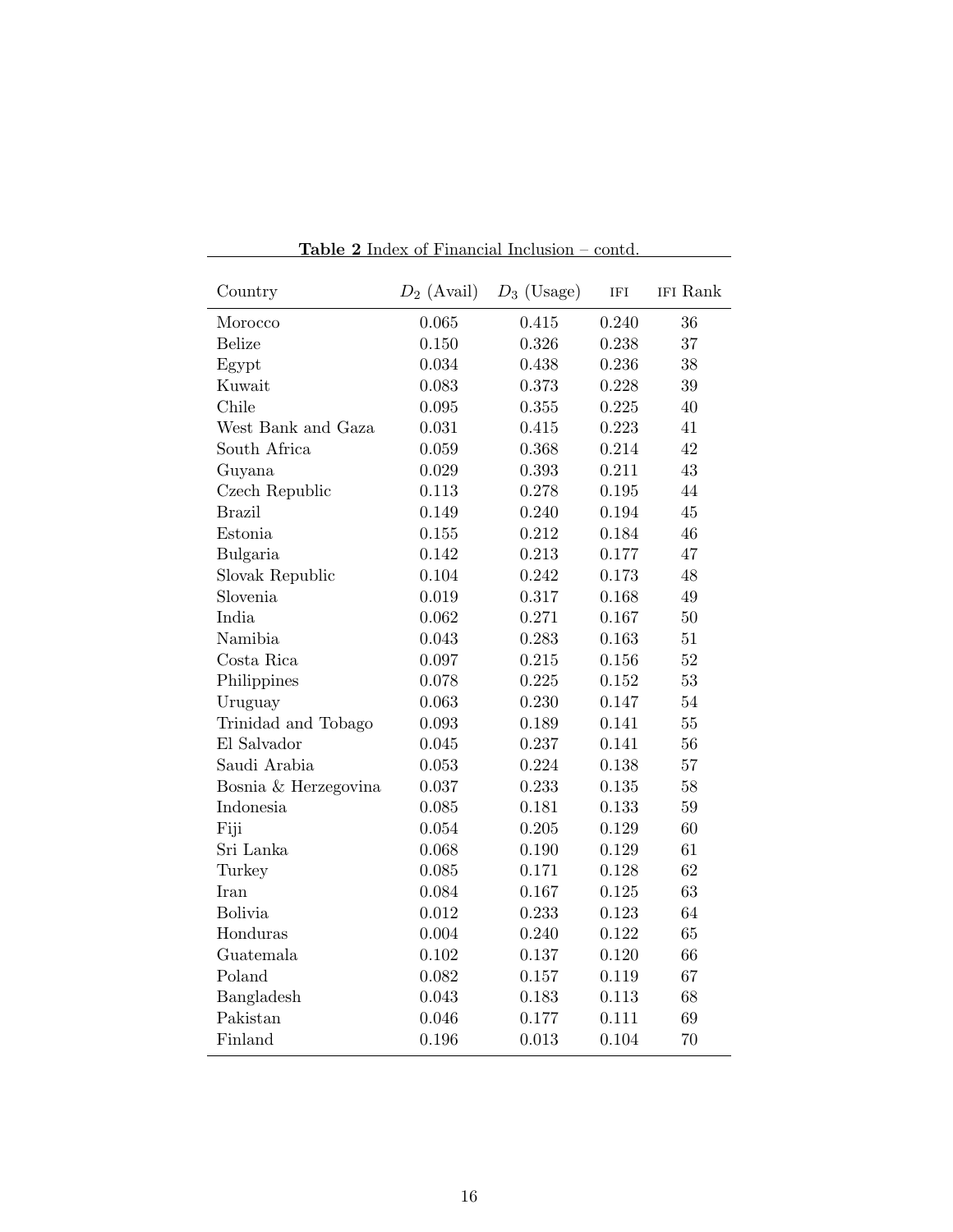| Country            | $D_2$ (Avail) | $D_3$ (Usage) | IFI   | IFI Rank |
|--------------------|---------------|---------------|-------|----------|
| Ecuador            | 0.094         | 0.106         | 0.100 | 71       |
| Nicaragua          | 0.026         | 0.170         | 0.098 | 72       |
| Colombia           | 0.088         | 0.098         | 0.093 | 73       |
| Nepal              | 0.014         | 0.164         | 0.089 | 74       |
| Albania            | 0.019         | 0.151         | 0.085 | 75       |
| Argentina          | 0.101         | 0.063         | 0.082 | 76       |
| Romania            | 0.140         | 0.022         | 0.081 | 77       |
| Zimbabwe           | 0.031         | 0.131         | 0.081 | 78       |
| Lithuania          | 0.032         | 0.130         | 0.081 | 79       |
| <b>Botswana</b>    | 0.036         | 0.122         | 0.079 | 80       |
| Mexico             | 0.076         | 0.080         | 0.078 | 81       |
| Dominican Republic | 0.059         | 0.097         | 0.078 | 82       |
| Russia             | 0.020         | 0.127         | 0.073 | 83       |
| Ethiopia           | 0.001         | 0.137         | 0.069 | 84       |
| Kazakhstan         | 0.022         | 0.107         | 0.065 | 85       |
| Peru               | 0.040         | 0.084         | 0.062 | 86       |
| <b>Belarus</b>     | 0.046         | 0.046         | 0.046 | 87       |
| Papua New Guinea   | 0.014         | 0.078         | 0.046 | 88       |
| Venezuela          | 0.043         | 0.046         | 0.044 | 89       |
| Nigeria            | 0.013         | 0.075         | 0.044 | 90       |
| Ghana              | 0.013         | 0.070         | 0.042 | 91       |
| Armenia            | 0.076         | 0.003         | 0.040 | 92       |
| Azerbaijan         | 0.039         | 0.018         | 0.029 | 93       |
| Zambia             | 0.012         | 0.042         | 0.027 | 94       |
| Madagascar         | 0.003         | 0.040         | 0.022 | 95       |
| Georgia            | 0.029         | 0.010         | 0.020 | 96       |
| Tanzania           | 0.002         | 0.037         | 0.020 | 97       |
| Uganda             | 0.002         | 0.028         | 0.015 | 98       |
| Cambodia           | 0.000         | 0.030         | 0.015 | 99       |
| Kyrgyz Republic    | 0.029         | 0.000         | 0.014 | 100      |

Table 2 Index of Financial Inclusion – contd.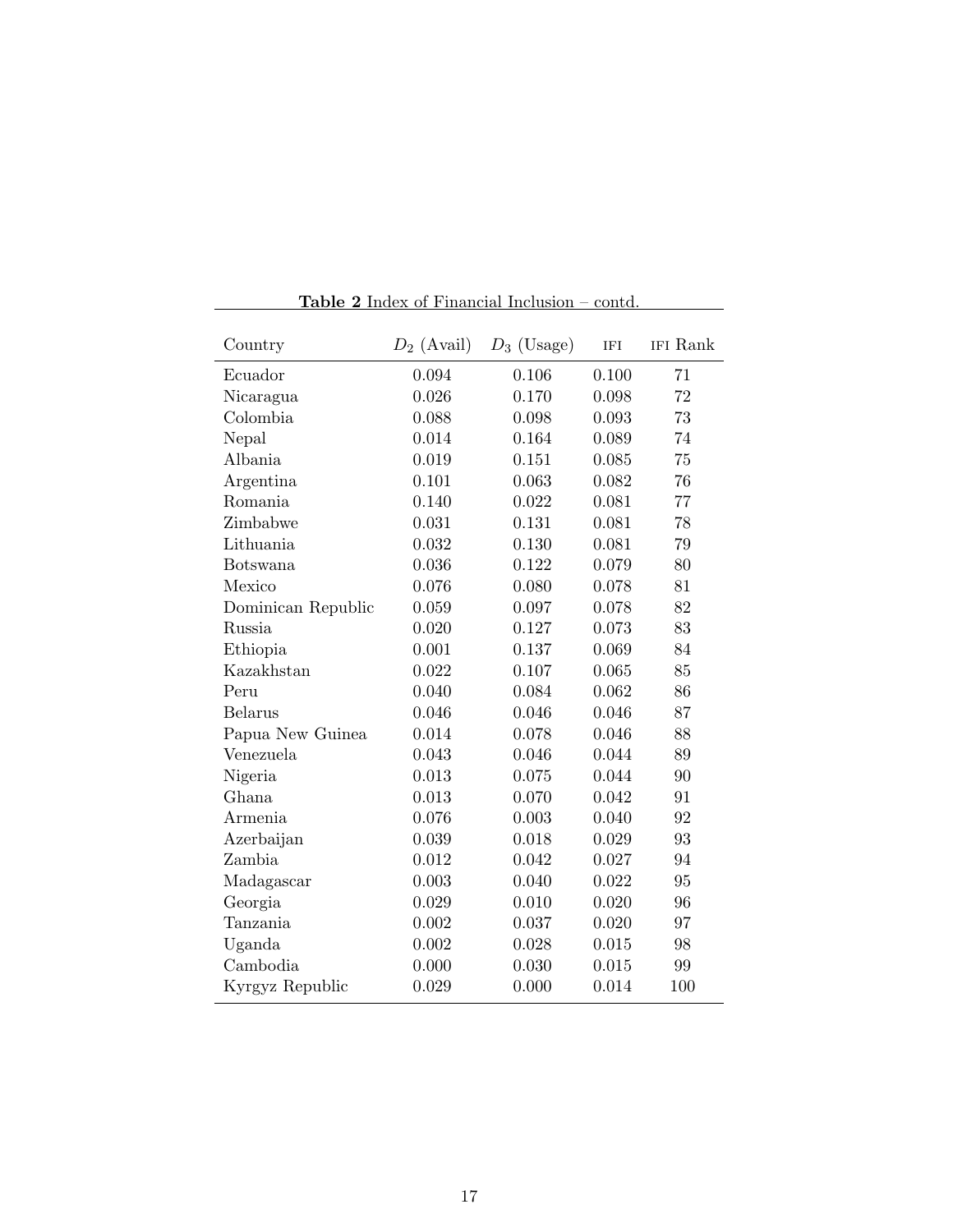| Country           | IFI Rank       | HDI Re-Rank      | Country              | IFI Rank | HDI Re-Rank |
|-------------------|----------------|------------------|----------------------|----------|-------------|
| Spain             | 1              | 8                | Kenya                | 28       | 54          |
| Austria           | $\overline{2}$ | $\overline{4}$   | India                | 29       | 47          |
| Belgium           | 3              | $\boldsymbol{3}$ | Namibia              | 30       | 46          |
| Switzerland       | 4              | $\overline{2}$   | El Salvador          | 31       | 40          |
| Denmark           | $\overline{5}$ | $\overline{5}$   | Bosnia & Herzegovina | 32       | 21          |
| Malta             | 6              | 12               | Fiji                 | 33       | 36          |
| Greece            | $\overline{7}$ | 10               | Philippines          | 34       | 34          |
| France            | 8              | $\,6\,$          | Dominican Republic   | 35       | 38          |
| Singapore         | 9              | 9                | Colombia             | 36       | 25          |
| Malaysia          | 10             | 20               | Guatemala            | 37       | 45          |
| Italy             | 11             | $\overline{7}$   | Saudi Arabia         | 38       | 29          |
| Mauritius         | 12             | 22               | Honduras             | 39       | 44          |
| Lebanon           | 13             | 30               | Ecuador              | 40       | 33          |
| Thailand          | 14             | 28               | Bangladesh           | 41       | 49          |
| Norway            | 15             | 1                | Pakistan             | 42       | 48          |
| Czech Republic    | 16             | 11               | Argentina            | 43       | 13          |
| Iran              | 17             | 39               | <b>Bolivia</b>       | 44       | 43          |
| Jordan            | 18             | 35               | Mexico               | 45       | 16          |
| Bulgaria          | 19             | 17               | Venezuela            | 46       | 26          |
| Chile             | 20             | 14               | Nicaragua            | 47       | 42          |
| Russia            | 21             | 23               | Peru                 | 48       | 32          |
| Trinidad & Tobago | 22             | 18               | Albania              | 49       | 27          |
| Turkey            | 23             | 37               | Zimbabwe             | 50       | 53          |
| Guyana            | 24             | 41               | Papua New Guinea     | 51       | 50          |
| <b>Brazil</b>     | 25             | 24               | Armenia              | 52       | 31          |
| Romania           | 26             | 19               | Madagascar           | 53       | 51          |
| Lithuania         | 27             | 15               | Uganda               | 54       | 52          |

Table 3: Comparing countries by ranks of IFI (with 3 dimension) and HDI